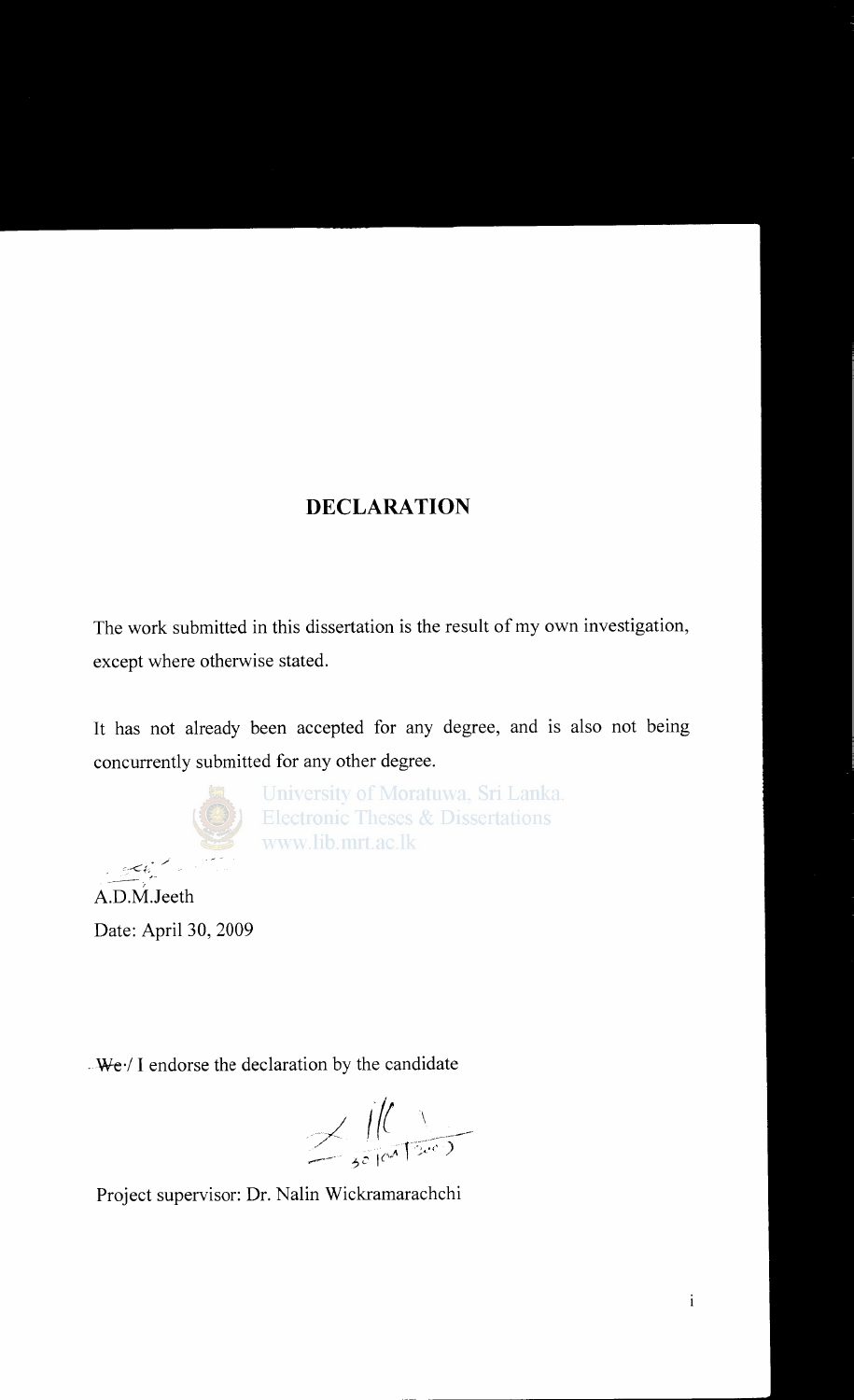## **CONTENTS**

| Declaration                                                                                                        |                 |  |
|--------------------------------------------------------------------------------------------------------------------|-----------------|--|
| V                                                                                                                  |                 |  |
|                                                                                                                    | vii             |  |
|                                                                                                                    | $\overline{11}$ |  |
|                                                                                                                    | viii            |  |
|                                                                                                                    | ix              |  |
|                                                                                                                    | 1               |  |
|                                                                                                                    | $\mathbf{1}$    |  |
| 1.2 Basic Introduction for current work practice at<br>Colombo Dockyard PLC.<br>University of Moratuwa, Sri Lanka. | -1              |  |
| 1.2.1 Current welding procedure which is practicing at yard<br>www.lib.mrt.ac.lk                                   | 1               |  |
| 1.2.2 Energy wastage during idle period due to open circuit                                                        | $\overline{2}$  |  |
| 1.2.3 Specification $\&$ general configuration of Welding                                                          | 3               |  |
| 1.2.4 Utilization of arc welding transformers in                                                                   | 4               |  |
|                                                                                                                    | 5               |  |
|                                                                                                                    | 6               |  |
|                                                                                                                    | 6               |  |
| 2.2 Problem identification & Thesis statement                                                                      | 7               |  |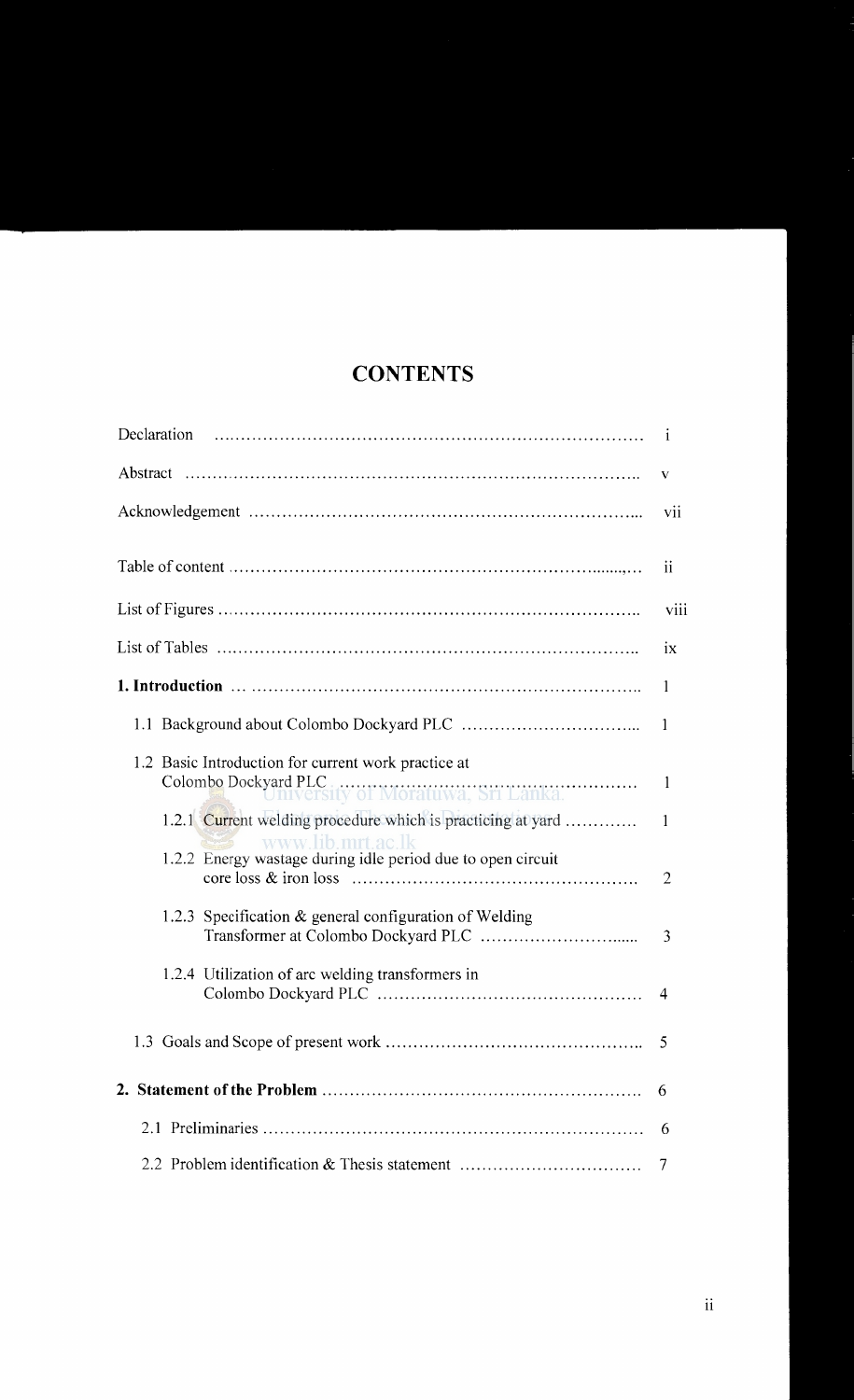|  | 3. Gathered technical data and its Analysis                                                                                      | 8  |
|--|----------------------------------------------------------------------------------------------------------------------------------|----|
|  | 3.1 CT out put current and voltage measurements which<br>Relevant to each of CT under current sensing design approach            | 8  |
|  | 3.2 Measured parameters during voltage sensing design                                                                            | 10 |
|  | 3.3 Following are the measured values of primary<br>and secondary parameters when secondary under load                           | 11 |
|  | 3.4 Behavioral study of welding transformer by connecting<br>various types of step down transformers parallel to primary         | 12 |
|  | 3.5 Measuring of total idling time and study of operator's<br>behavioral pattern which relevant to each work location            | 14 |
|  | Why idling can not eliminate during steel<br>3.5.1                                                                               | 14 |
|  | Instrument used to measure the idling time<br>and to study operator's work pattern<br>3.5.2<br>Electronic Theses & Dissertations | 15 |
|  | Sample screen shots during study of operator's work<br>3.5.3                                                                     | 16 |
|  | Data collected which relevant to each work location<br>3.5.4<br>to measure total idling time for 10 hours of total time period   | 17 |
|  | 3.5.5<br>Study of operator's work pattern during general welding<br>operation in order to decide the best timer setting          | 21 |
|  |                                                                                                                                  | 26 |
|  | 4.1 Design approach and evolution of design concept                                                                              | 26 |
|  |                                                                                                                                  | 27 |
|  | 4.3 Design concept – 2 (Current sensing approach)                                                                                | 27 |
|  | 4.3.1 Why current sensing approach was not feasible                                                                              | 28 |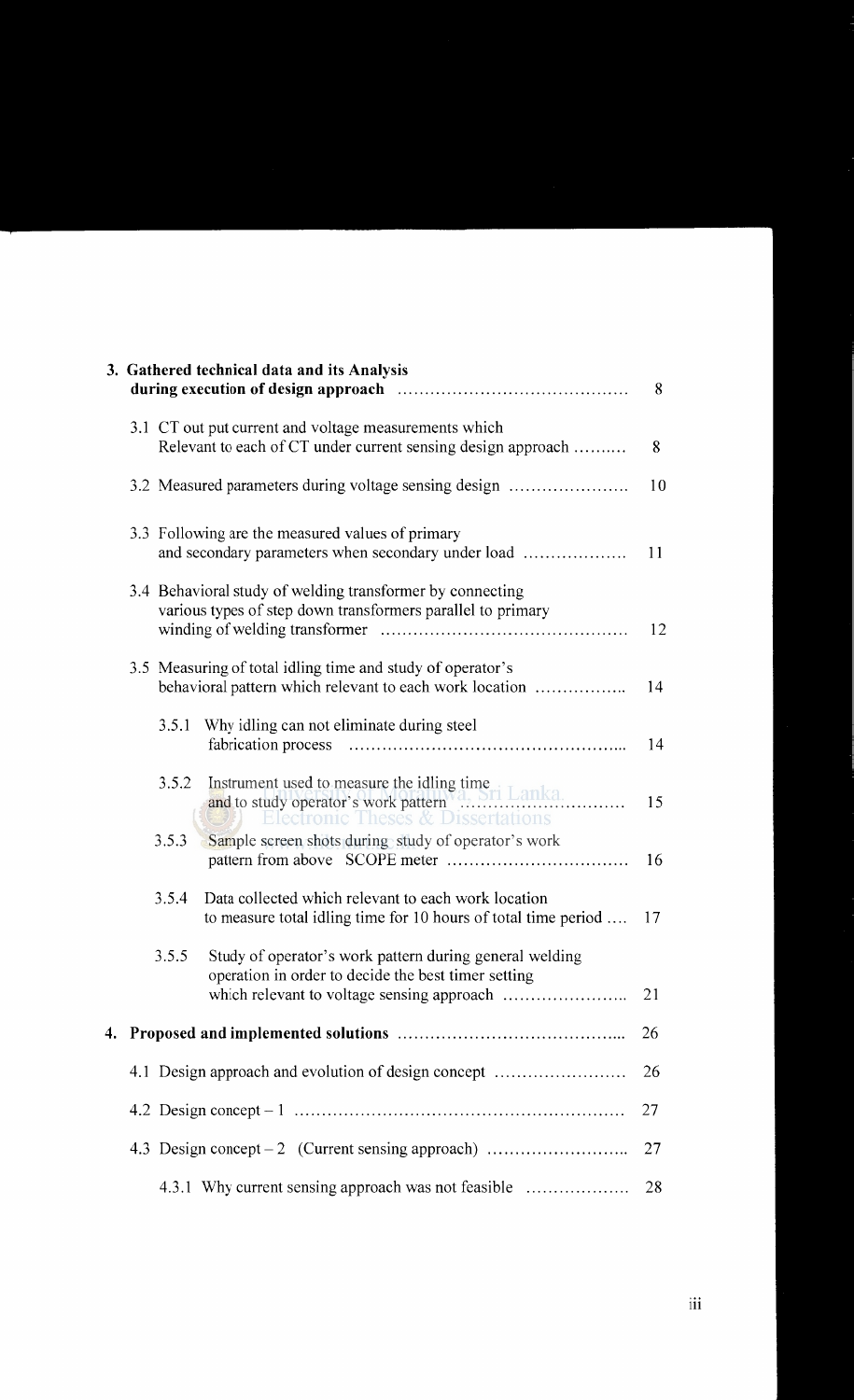|    |     | 4.4.1 |                                                                                                                     |    |
|----|-----|-------|---------------------------------------------------------------------------------------------------------------------|----|
|    |     |       | 4.5 Design concept – 4 {Final}, Voltage sensing approach $No-2$ 32                                                  |    |
|    |     | 4.5.1 | Difference between Design concept – $3 &$                                                                           |    |
|    |     | 4.5.2 | Calculation of resister value for Variable resister                                                                 |    |
|    | 4.6 |       |                                                                                                                     |    |
|    | 4.7 |       |                                                                                                                     |    |
| 5. |     |       |                                                                                                                     |    |
|    |     |       | 5.1 Material used for control circuit and their cost<br>38                                                          |    |
|    |     |       | 5.2 Measuring of actual active power consumption of<br>welding T/F when idling with out implementing new system  39 |    |
|    |     |       |                                                                                                                     | 39 |
|    |     |       |                                                                                                                     | 40 |
|    |     |       | 5.5 Comparison between active power consumption of welding                                                          |    |
|    |     |       |                                                                                                                     |    |
|    |     |       |                                                                                                                     |    |
|    |     |       | <b>APPENDIX</b> – A Sample screen shots during study of<br>operator's work pattern from FLUKE SCOPE meter  44       |    |
|    |     |       | <b>APPENDIX – B</b> Literature about instrument and                                                                 |    |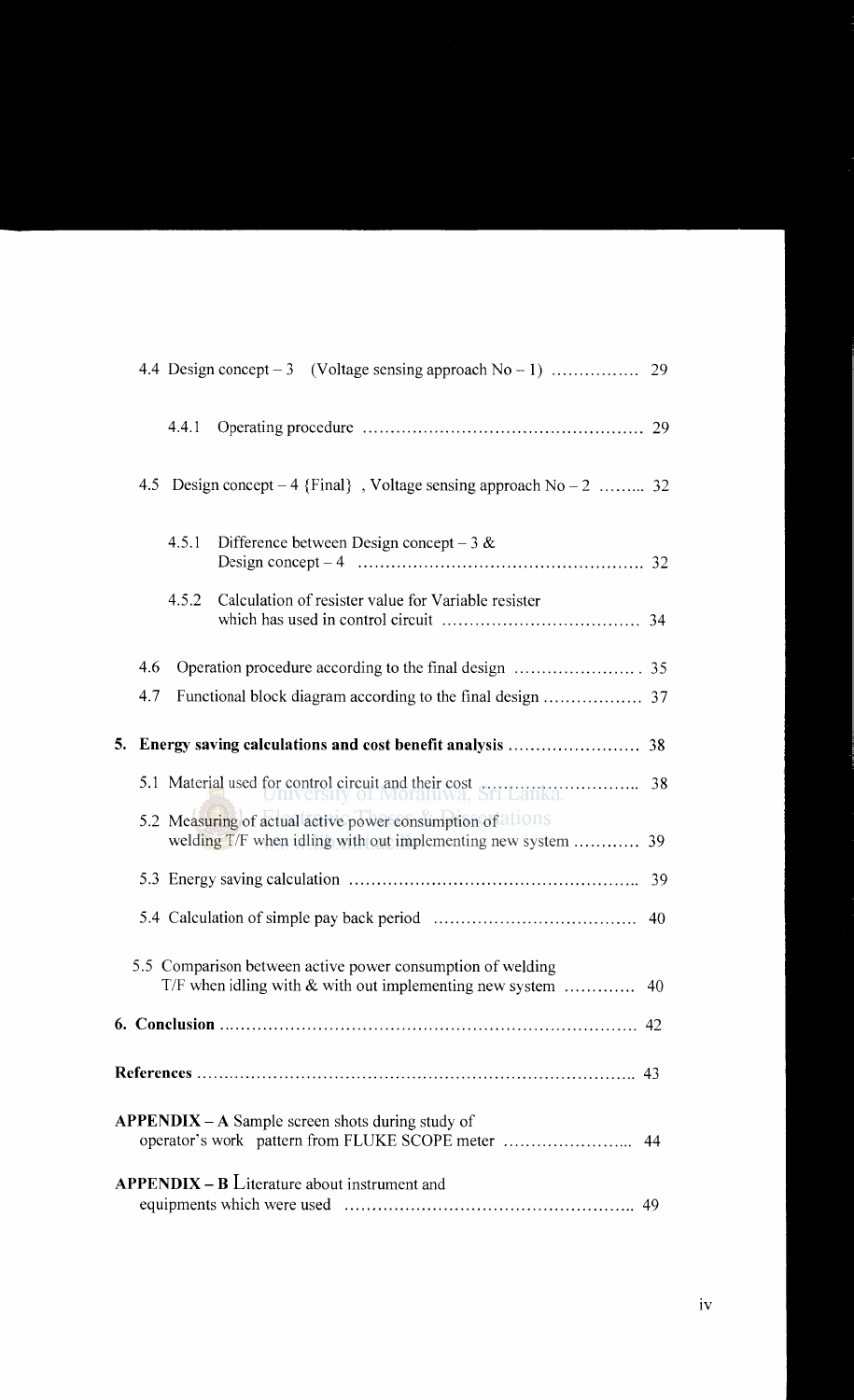#### **Acknowledgement**

I express my sincere thanks to all the following individuals, those who contributed towards the completion of my final project successfully under my M.Sc/PG Diploma in Industrial Automation 2006/07 course.

At the very beginning my gratitude goes to the project supervisor Dr. Nalin Wickramarachchi. senior lecturer, department of electrical engineering, University of Maratuwa. I am indebted to my project supervisor for his immense guidance and excellent technical advices for success of my project. I would like to extend my sincere thanks to Prof. J. Rohan Lucas, Prof. H.Y. Ranjit Perera. Head department of electrical engineering Prof. J.P. Karunadasa,

Prof.Lanka Udawatta and Dr. Sisil Kumarawadu who gave their valuable advices for success of my project. I would like to take this opportunity to deliver my sincere thank to MD/CEO Mr. Mangala P.B. Yapa and Mr. D.A.P Senasinghe, Assistant Production Manager (Electrical and Automation) for their guidance and opportunity given to me to initiate and execute my project within the yard premises. Again thankful to Mr. D.A.P Senasinghe for his technical advices and immense guidance for the success of my project. www.lib.mrt.ac.lk

My sincere thanks should also go to the young engineers specially Mr. E. M. M. B Yatiyana and Mr. P. H. K. H Puhulwella in the Electrical and Automation Department. They positively contributed me for the success of my project. Also tanks should also go to electrical workshop engineer Mr. H.R.K.K. Ariyaratne too.

My thanks also go to the instrument technicians from automation workshop who worked under me. Appreciate their vvork during gathering field data and during execution of project in real situation. I am again thankful to the all of above and success of my project mainly depends upon the help and support given by them.

A.D.M.Jeeth.

April 30, 2009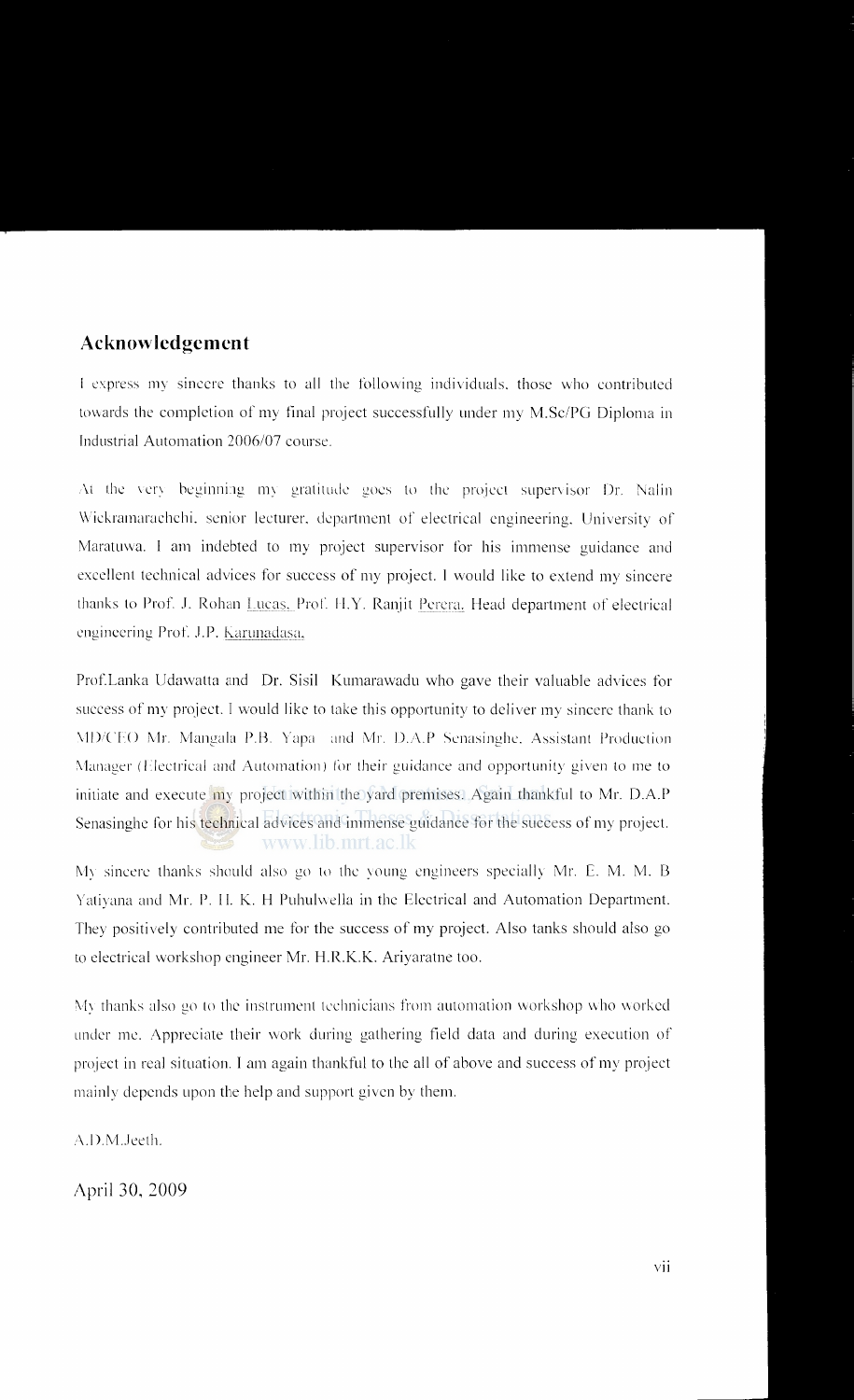# **List of Figures**

### **Figure Page No**

| Figure 3.2 – Transformer with external devices during behavioral study  12   |           |
|------------------------------------------------------------------------------|-----------|
| Figure 3.3 – Sample screen shots during study of operator's work pattern  16 |           |
| Figure 3.4 – Graphical representation of measured average idling periods     | <b>20</b> |
| Figure 3.5 – Study of operator's work pattern during each continuous         |           |
| Figure 3.6 – Graphical representation of summarized measured average         |           |
| idling periods during each continuous welding run for                        |           |
|                                                                              |           |
|                                                                              |           |
|                                                                              |           |
| Figure 4.4 – Resistor arrangement to maintain required voltage               |           |
|                                                                              |           |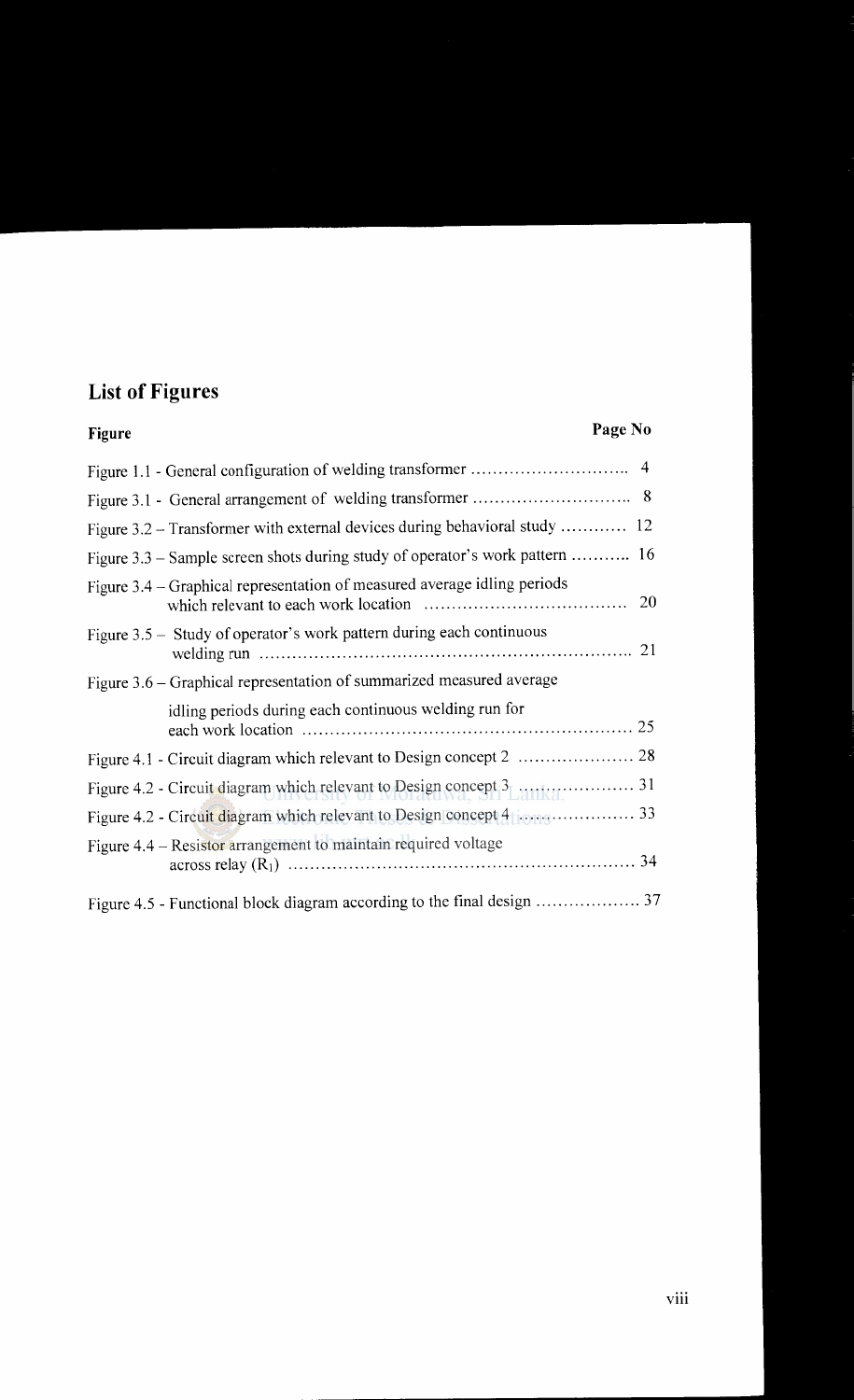## **List of Tables**

-11

| Table<br>Page No                                                                                                                  |  |
|-----------------------------------------------------------------------------------------------------------------------------------|--|
| Table 1.1 - Measured power consumption during idling when                                                                         |  |
| Table 1.2 – Utilization of arc welding transformers in Colombo                                                                    |  |
| Table 3.1 - CT out put current and voltage measurements with                                                                      |  |
| Table 3.2 - CT out put current and voltage measurements with                                                                      |  |
| Table 3.3 - CT out put current and voltage measurements with                                                                      |  |
| Table 3.4 - CT out put current and voltage measurements with                                                                      |  |
| Table 3.5 - Measured values of $I_1 \& V_2$ by varying transformer and a.<br>current setting lectronic. Theses & Dissertations 10 |  |
| www.lib.mrt.ac.lk<br>Table 3.6 - Measured values of primary and secondary parameters                                              |  |
| Table 3.7 - Measured values of primary and secondary parameters                                                                   |  |
| Table 3.8 - Measured values of primary and secondary parameters                                                                   |  |
| Table 3.9 – Readings during behavioral study $@V_1 = 24 V AC$ with                                                                |  |
| Table 3.10 – Readings during behavioral study $\omega$ , $V_1$ = 48 V AC with                                                     |  |
| Table 3.11 – Readings during behavioral study $\omega_{\text{V}_1}$ = 220 V AC with                                               |  |
| Table 3.12 – Readings during behavioral study $\hat{\omega}$ V <sub>1</sub> = 400 V AC with                                       |  |
|                                                                                                                                   |  |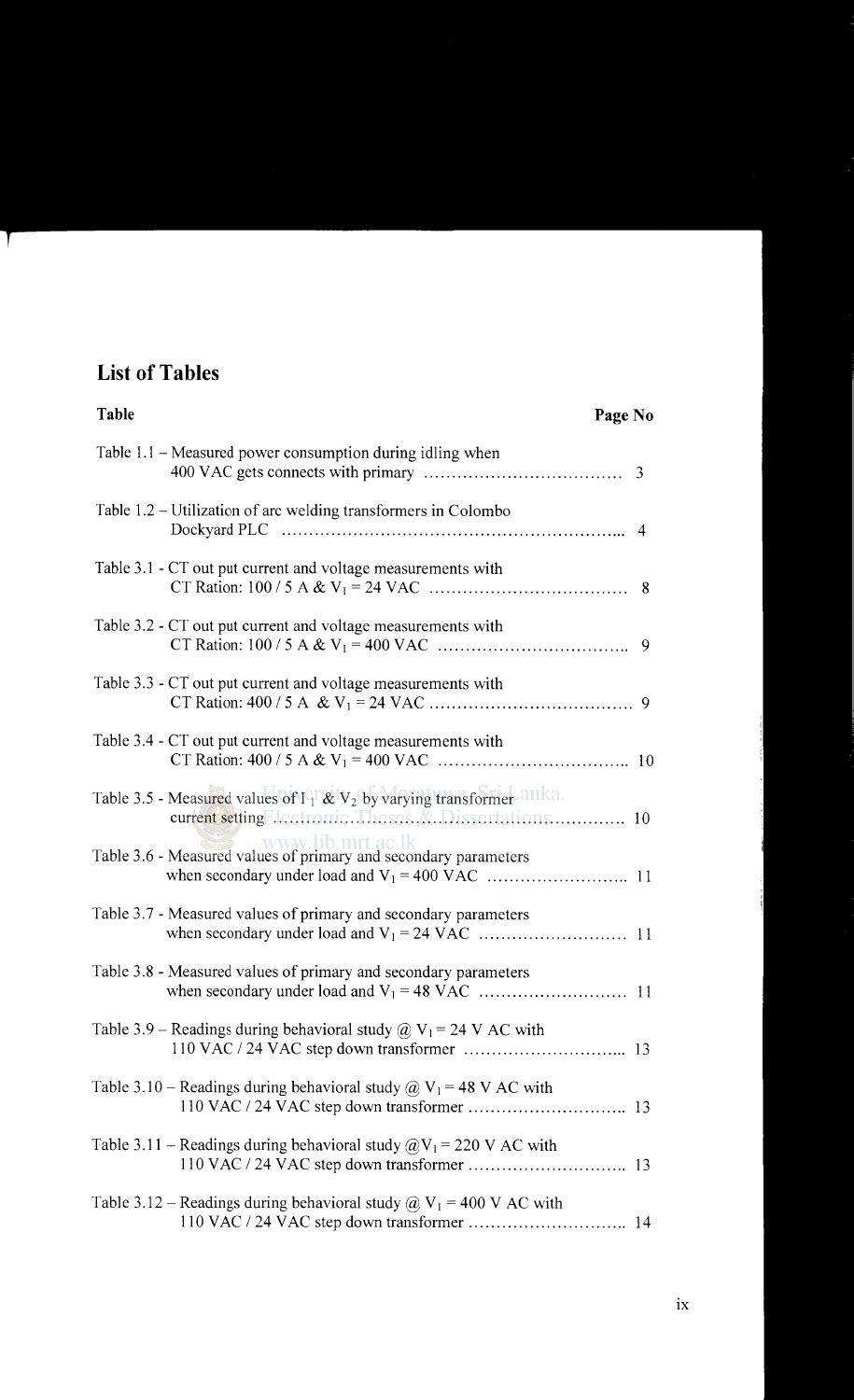| Table 3.13 – Readings during behavioral study @ $V_1$ = 400 V AC with                                                        |     |
|------------------------------------------------------------------------------------------------------------------------------|-----|
|                                                                                                                              |     |
| Table 3.15 - Measured idling periods at Metal Workshop (MEW)                                                                 | 17  |
| Table 3.16 – Measured idling periods at Pipe Fabrication workshop (PFS)                                                      | -17 |
| Table 3.17 – Measured idling periods at Deck fitting workshop (FIS DEC)                                                      | -18 |
|                                                                                                                              |     |
| Table 3.19 - Measured idling periods at Component workshop (COM)  18                                                         |     |
| Table 3.20 - Measured idling periods at Machinery outfitting                                                                 |     |
| Table 3.21 - Summary of measured average idling periods which                                                                |     |
| Table 3.22 – Measured idling period during each continuous welding run,                                                      |     |
| Table 3.23 - Measured idling period during each continuous welding run,                                                      |     |
| Table 3.24 – Measured idling period during each continuous welding run,                                                      |     |
| Table 3.25 – Measured idling period during each continuous welding run,                                                      |     |
| Table 3.26 – Measured idling period during each continuous welding run,                                                      |     |
| Table 3.27 – Measured idling period during each continuous welding run,                                                      |     |
| Table 3.28 - Measured idling period during each continuous welding run,<br>Location: Machinery outfitting workshop (MOF)  24 |     |
| Table 3.29 – Summary of measured average idling period during<br>each continuous welding run, For each work location  24     |     |